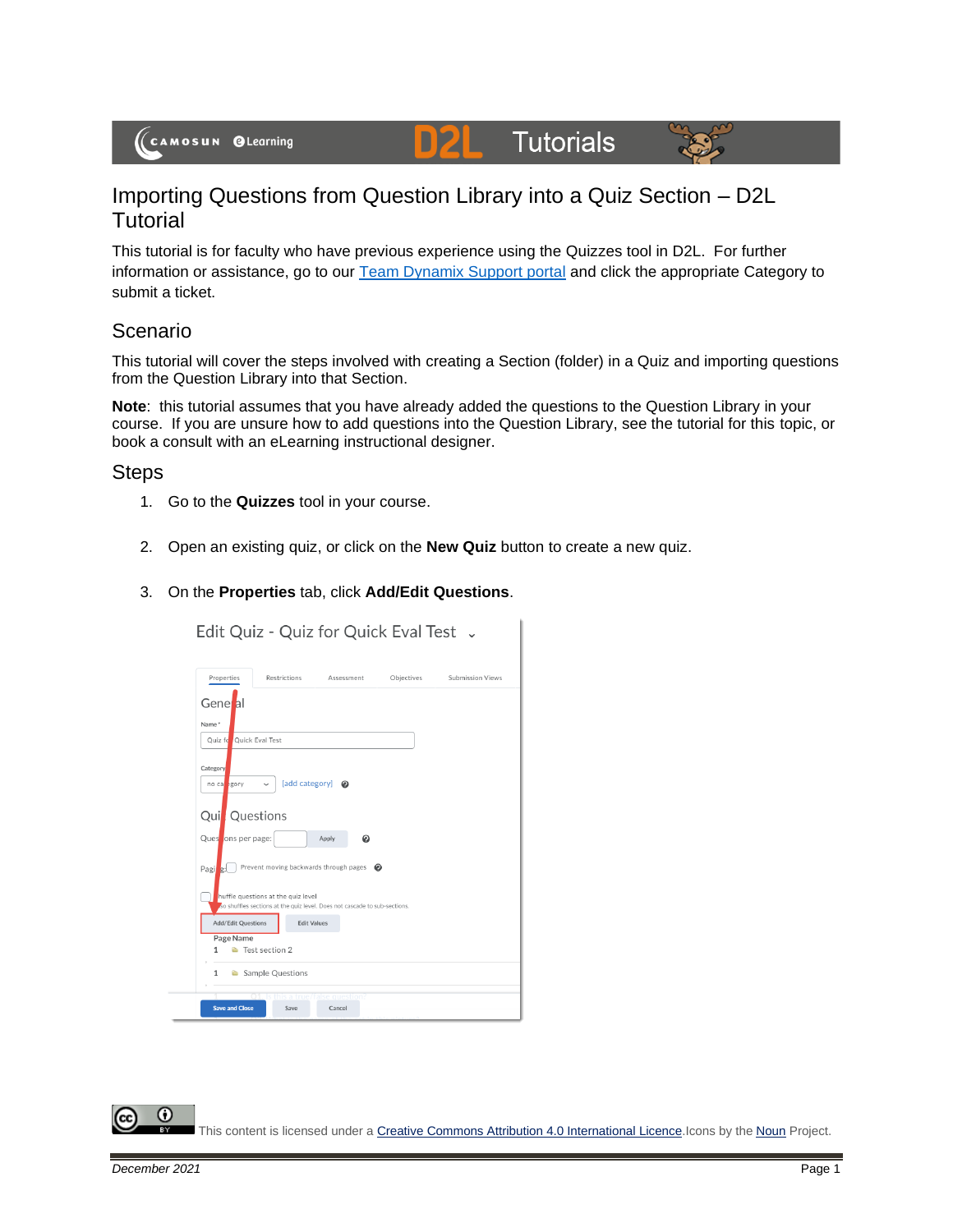4. Click **Add** and select **Section**. This will create a new "folder" into which you can import questions from the Question Library.



#### 5. Give your Section a **Title** and click **Save**.



⋒ This content is licensed under [a Creative Commons Attribution 4.0 International Licence.I](https://creativecommons.org/licenses/by/4.0/)cons by the [Noun](https://creativecommons.org/website-icons/) Project.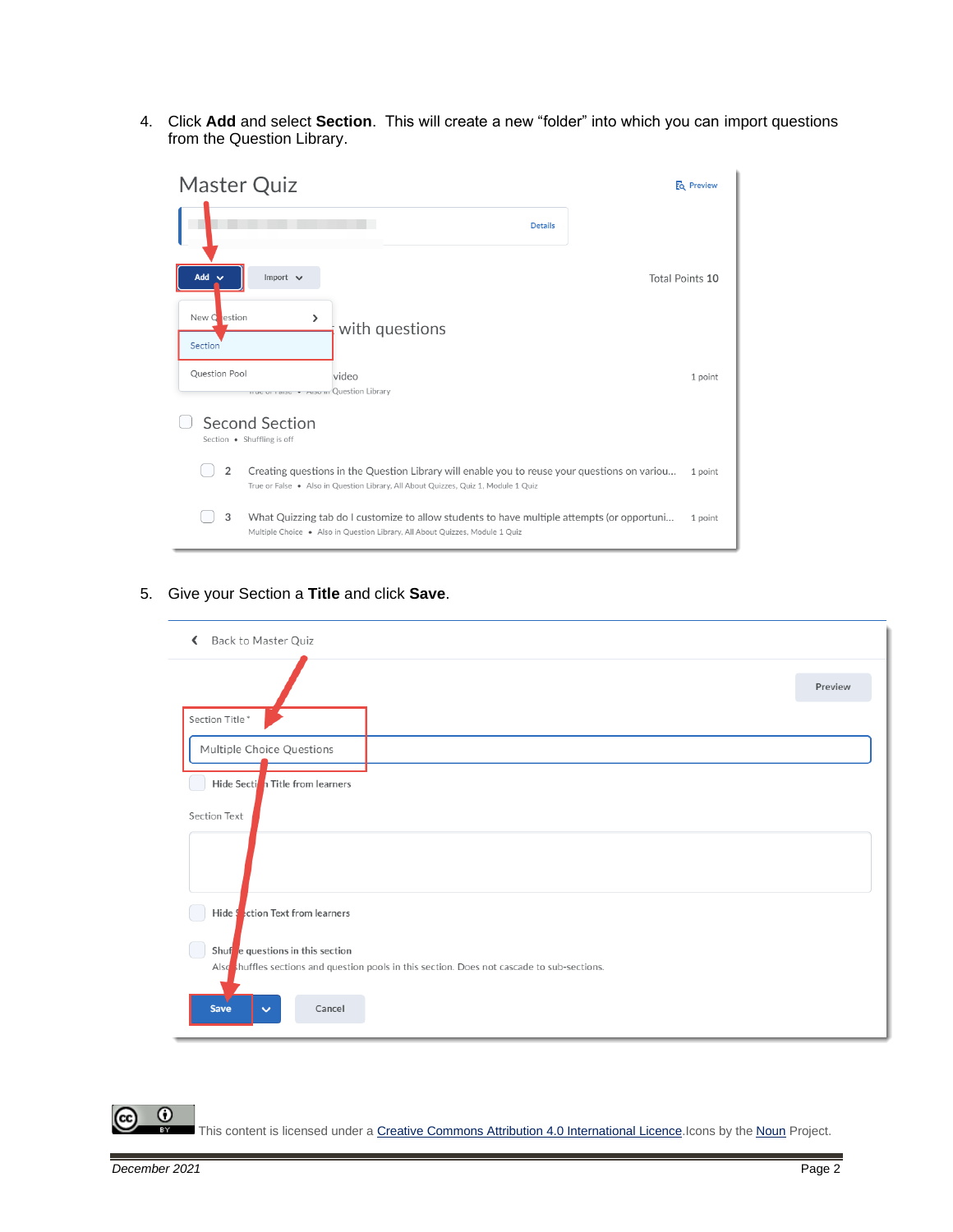#### 6. Click **Import** and select **Browse Question Library**.



7. Select the questions you want to import into your Section in the quiz, then click the arrow next to **Import** and select **Import to Section**.

| ck to 9                 | <b>Browse Question Library</b>                                                                                                                                                                                              |  |  |  |  |  |  |
|-------------------------|-----------------------------------------------------------------------------------------------------------------------------------------------------------------------------------------------------------------------------|--|--|--|--|--|--|
| IZ                      | Q<br>Search!<br>Source:                                                                                                                                                                                                     |  |  |  |  |  |  |
| its wi                  | 4 items selected<br>-                                                                                                                                                                                                       |  |  |  |  |  |  |
|                         | uizzes                                                                                                                                                                                                                      |  |  |  |  |  |  |
| <b>Test</b>             | Week 1                                                                                                                                                                                                                      |  |  |  |  |  |  |
| ection<br>sam<br>ection | $\checkmark$<br>Creating questions in the Question Library will enable you to reuse your questions on various Quizzes or exams.<br>Also in: Master Quiz, Special Access test, All About Quizzes, Quiz Builder Test          |  |  |  |  |  |  |
|                         | $\checkmark$<br>What Quizzing tab do I customize to allow students to have multiple attempts (or opportunities) to take a quiz?<br>Also in: Master Quiz, Special Access test, All About Quizzes, Quiz Builder Test          |  |  |  |  |  |  |
|                         | $\checkmark$<br>From the list below, select the question types NOT currently available in D2L<br>Also in: Master Quiz, Special Access test, All About Quizzes, Quiz Builder Test                                            |  |  |  |  |  |  |
| 3                       | $\checkmark$<br>In 100 words or less, please describe what you feel is important for students to remember when completing a Quiz in D2L.<br>Also in: Master Quiz, Special Access test, All About Quizzes, Quiz Builder Test |  |  |  |  |  |  |
|                         | guestions and the answers available AFTER the Quiz period is over. What tab of the Quizzin  مغ مانا اماليصيد التصميم<br>tess test, All About Quizzes, Quiz Builder Test<br>Import to Top of the Quiz                        |  |  |  |  |  |  |
| 5                       | Import to Bottom of the Quiz<br>he least time to create in D2L?<br>bout Quizzes, Quiz Builder Test<br>Import to Section                                                                                                     |  |  |  |  |  |  |
|                         | $\rightarrow$<br>Cancel<br><b>Import</b>                                                                                                                                                                                    |  |  |  |  |  |  |

 $\odot$ 

This content is licensed under [a Creative Commons Attribution 4.0 International Licence.I](https://creativecommons.org/licenses/by/4.0/)cons by the [Noun](https://creativecommons.org/website-icons/) Project.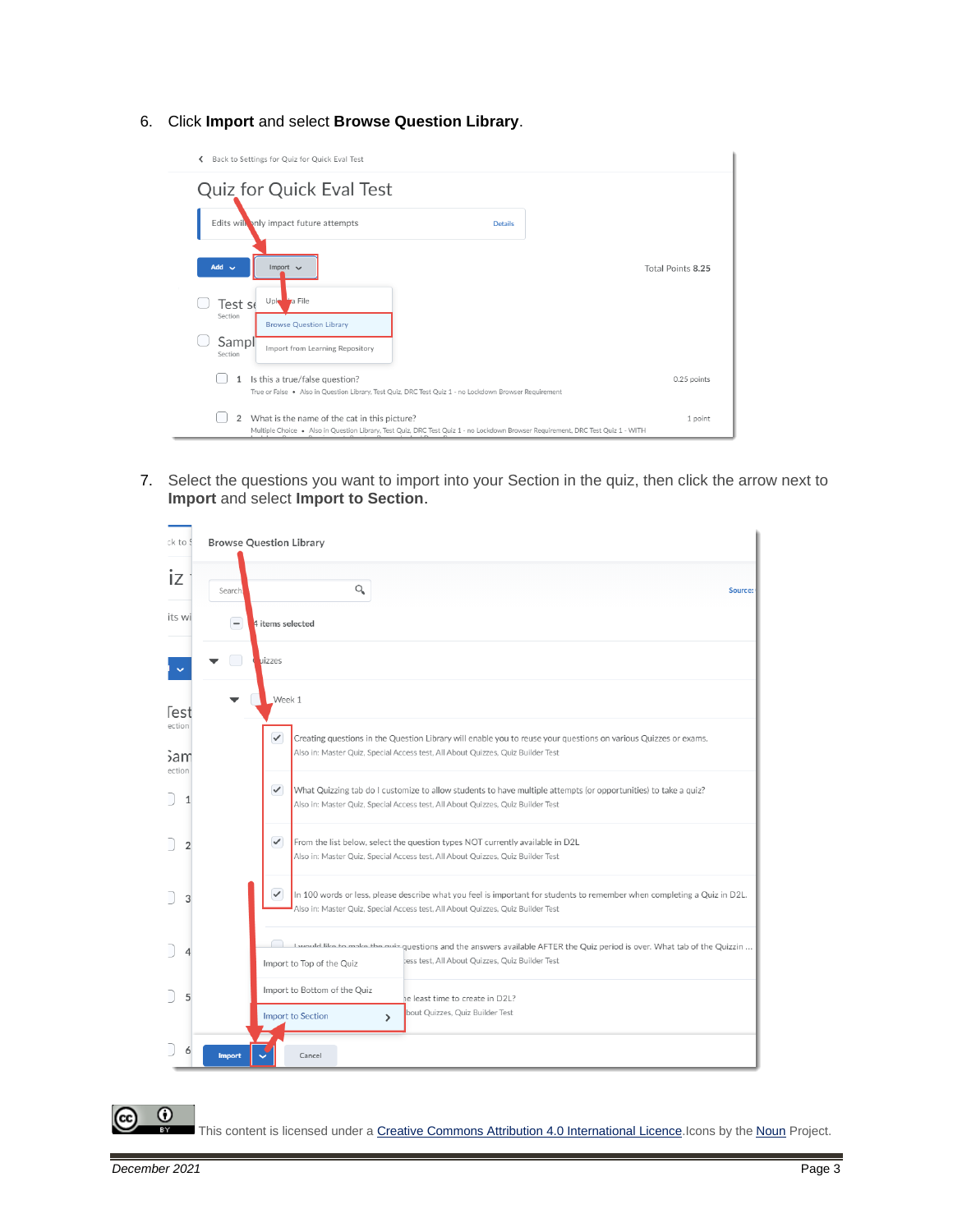8. Select the Section you want to import the questions to. They will automatically be imported into that section.



 $\odot$ This content is licensed under [a Creative Commons Attribution 4.0 International Licence.I](https://creativecommons.org/licenses/by/4.0/)cons by the [Noun](https://creativecommons.org/website-icons/) Project.